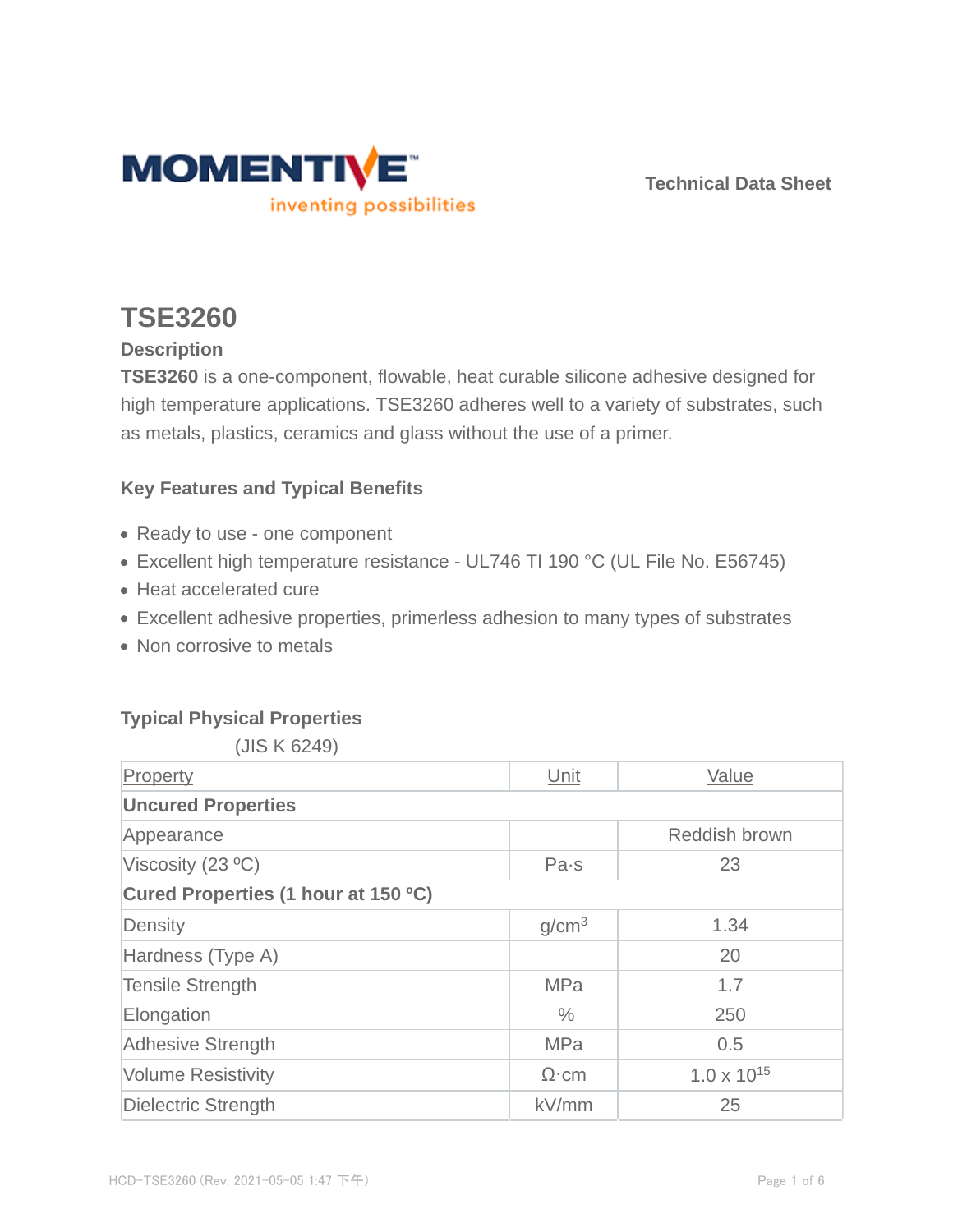| Dielectric Constant (60Hz) |      |
|----------------------------|------|
| Dissipation Factor (60Hz)  | 0.01 |

Typical physical properties are average data and should not be used as or to develop product specifications.

# **Potential Applications**

• Sealing and bonding for high temperature applications - Heaters, Steam Irons, Micro Wave Ovens etc.

# **Processing Recommendations Compatibility**

TSE3260 silicone adhesive will cure in contact with most clean, dry surfaces. However, certain materials such as water, sulfur, nitrogen compounds, organic metallic salts, phosphorus compounds, etc. contained in the surface of the substrate can inhibit curing. Cure inhibition is characterized by a gummy appearance of TSE3260 silicone adhesive at the interface between the adhesive and the substrate to be bonded. A sample patch test should always be conducted before proceeding to determine compatibility.

# **Surface Preparation**

The adhesive performance of any polymer system is highly dependent upon proper surface preparation. In order to maximize the adhesion of TSE3260 silicone adhesive and minimize the potential for cure inhibition, all parts should be as clean and dry as possible prior to the application of the adhesive.

#### **Bonding**

TSE3260 silicone adhesive offers outstanding adhesion characteristics to a wide variety of different substrates without the need of a primer. Suitable substrates are: Aluminum, Copper, Ni plated, Stainless Steel, PPS, PBT, Epoxy resin, Polyester, Phenolic resin, Heat Cured Silicone Rubber, Glass, Ceramics No adhesion will be obtained on: PP, PE, Fluorocarbon resin, RTV Silicone Rubber, Sulfur vulcanized rubbers, Fluorocarbon rubber For difficult-to-bond-to substrates, or where more aggressive chemical adhesion is desired, the adhesion may be enhanced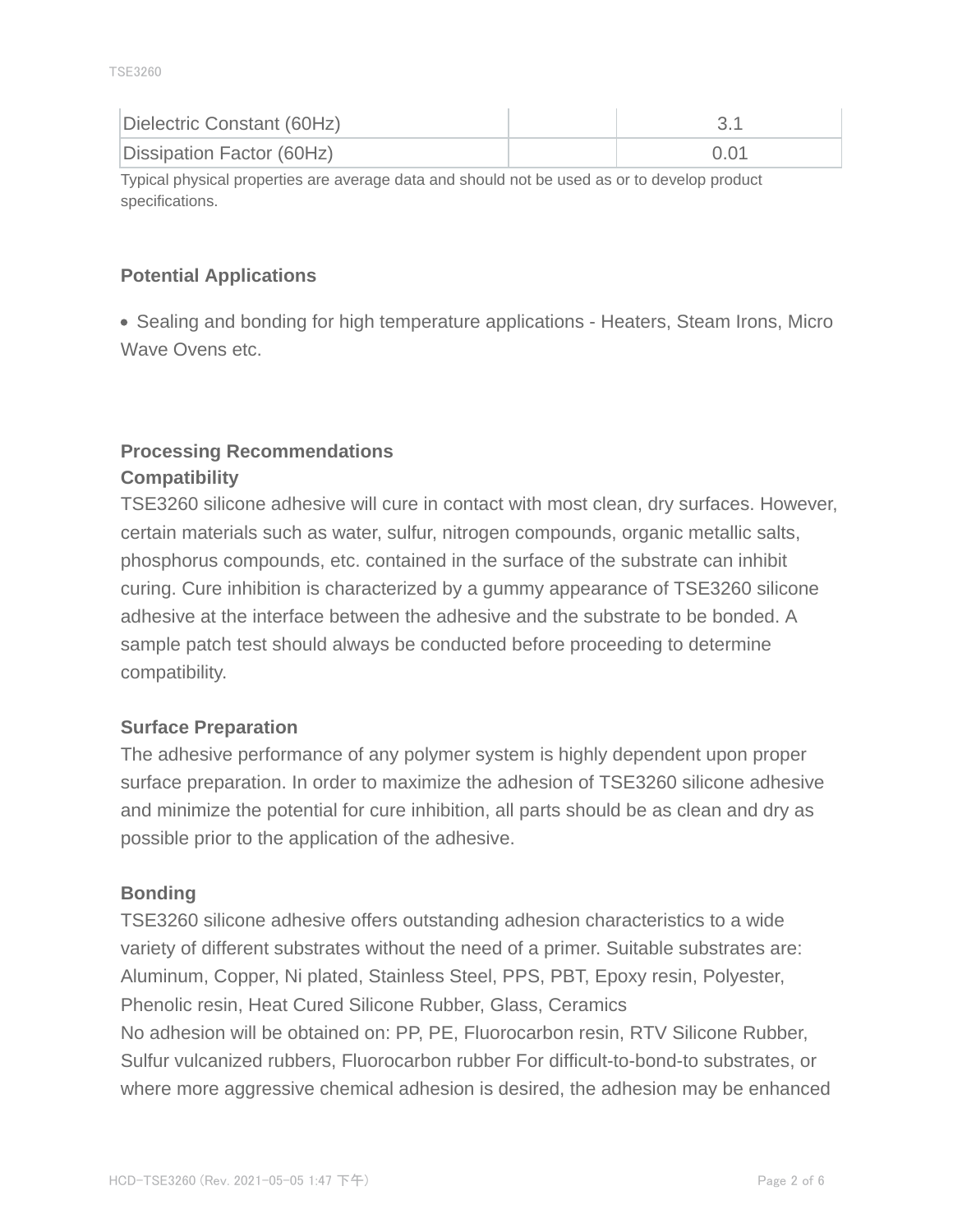by using SS4155 silicone primer, available from Momentive Performance Materials. To apply the primer, thoroughly clean the surface and let dry. Then apply a uniform film (0.01-0.02 mm) of SS4155 silicone primer and allow the primer to air-dry for one hour or more.

### **Curing**

TSE3260 silicone adhesive requires the use of elevated temperatures in order to achieve full cure. Typical cure times and temperatures are as follows:

| Temperature | <b>Cure Time</b> |
|-------------|------------------|
| 120 °C      | 2 hours          |
| 150 °C      | 1 hour           |
| 180 °C      | 10 minutes       |

Note: Test results. Actual results may vary.

The actual cure time is affected by such things as cross-sectional thickness of the TSE3260 silicone adhesive, heat capacity of the overall assembly and efficiency and type of oven used (i.e. convection, infrared).

#### **Availability**

TSE3260 is available in 1 kg cans and 20 kg pails.

#### **General Considerations for Use**

While the typical operating temperature for silicone materials ranges from -45℃ to 200℃, the long-term maintenance of its initial properties is dependent upon design related stress considerations, substrate materials, frequency of thermal cycles, and other factors.

#### **Patent Status**

Nothing contained herein shall be construed to imply the nonexistence of any relevant patents or to constitute the permission, inducement or recommendation to practice any invention covered by any patent, without authority from the owner of the patent.

#### **Product Safety, Handling and Storage**

The shelf life will be indicated by the 'use before date' on the associated documents with a minimum of 4 months when stored in the original unopened containers between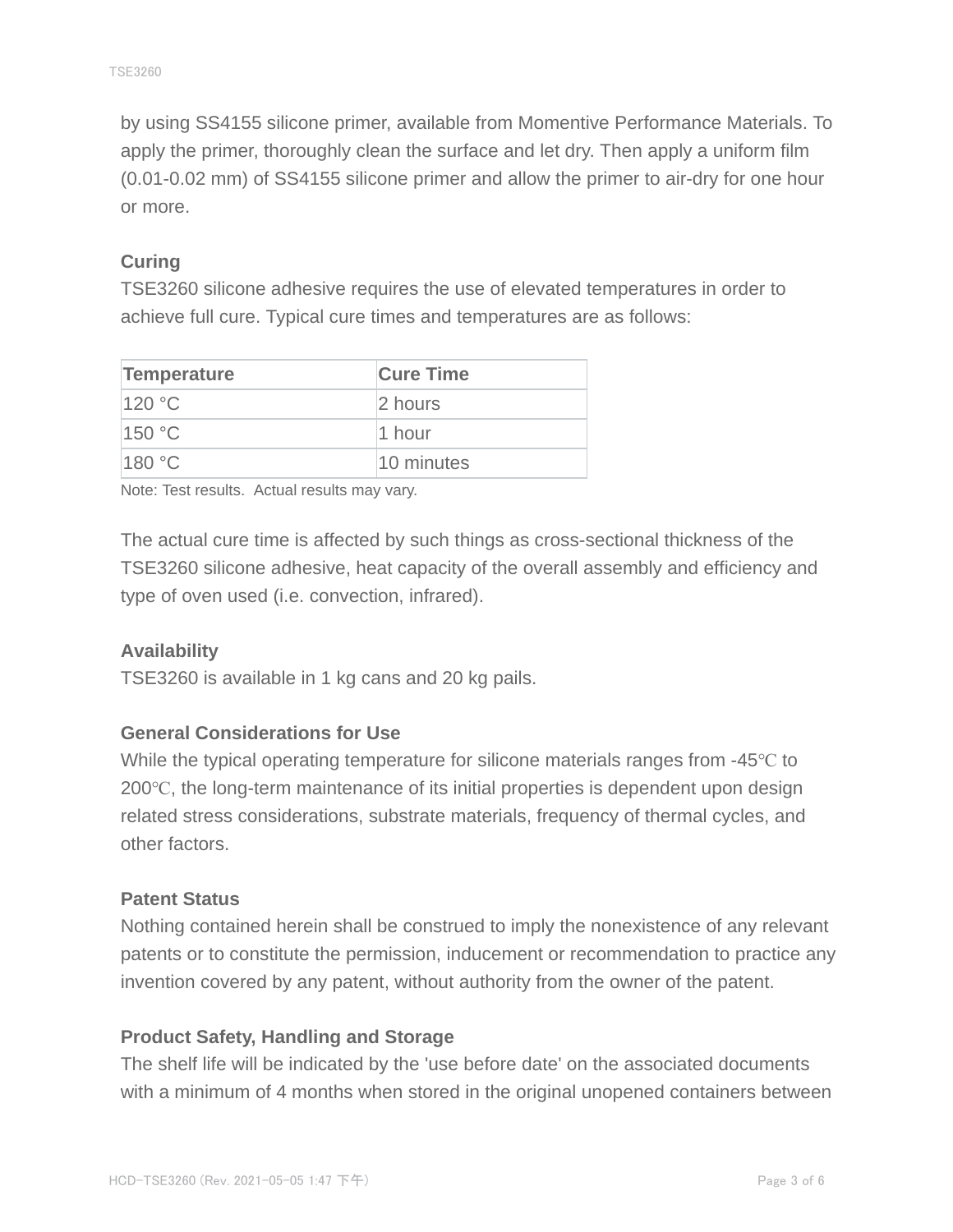#### 0 and 10 °C.

Customers should review the latest Safety Data Sheet (SDS) and label for product safety information, safe handling instructions, personal protective equipment if necessary, emergency service contact information, and any special storage conditions required for safety. Momentive Performance Materials (MPM) maintains an aroundthe-clock emergency service for its products. SDS are available at www.momentive.com or, upon request, from any MPM representative. For product storage and handling procedures to maintain the product quality within our stated specifications, please review Certificates of Analysis, which are available in the Order Center. Use of other materials in conjunction with MPM products (for example, primers) may require additional precautions. Please review and follow the safety information provided by the manufacturer of such other materials.

#### **Limitations**

Customers must evaluate Momentive Performance Materials products and make their own determination as to fitness of use in their particular applications.

# **Contact Information**

Email commercial.services@momentive.com

#### **Telephone**

| <b>Americas</b>      | <b>Latin America</b> | <b>EMEAI- Europe, Middle</b><br>East, Africa & India | <b>ASIA PACIFIC</b> |
|----------------------|----------------------|------------------------------------------------------|---------------------|
| +1 800 295 2392      | <b>Brazil</b>        | <b>Europe</b>                                        | <b>China</b>        |
| Toll free*           | +55 11 4534 9650     | +390510924300                                        | 800 820 0202        |
| +704 805 6946        | <b>Direct Number</b> | Direct number                                        | Toll free           |
| <b>Direct Number</b> |                      |                                                      | +86 21 3860 4892    |
|                      |                      |                                                      | Direct number       |
| *All American        | <b>Mexico</b>        | India, Middle East &                                 | Japan               |
| countries            | +52 55 2169 7670     | <b>Africa</b>                                        | +81 3 5544 3111     |
|                      | <b>Direct Number</b> | + 91 44 71212207                                     | Direct number       |
|                      |                      | Direct number*                                       |                     |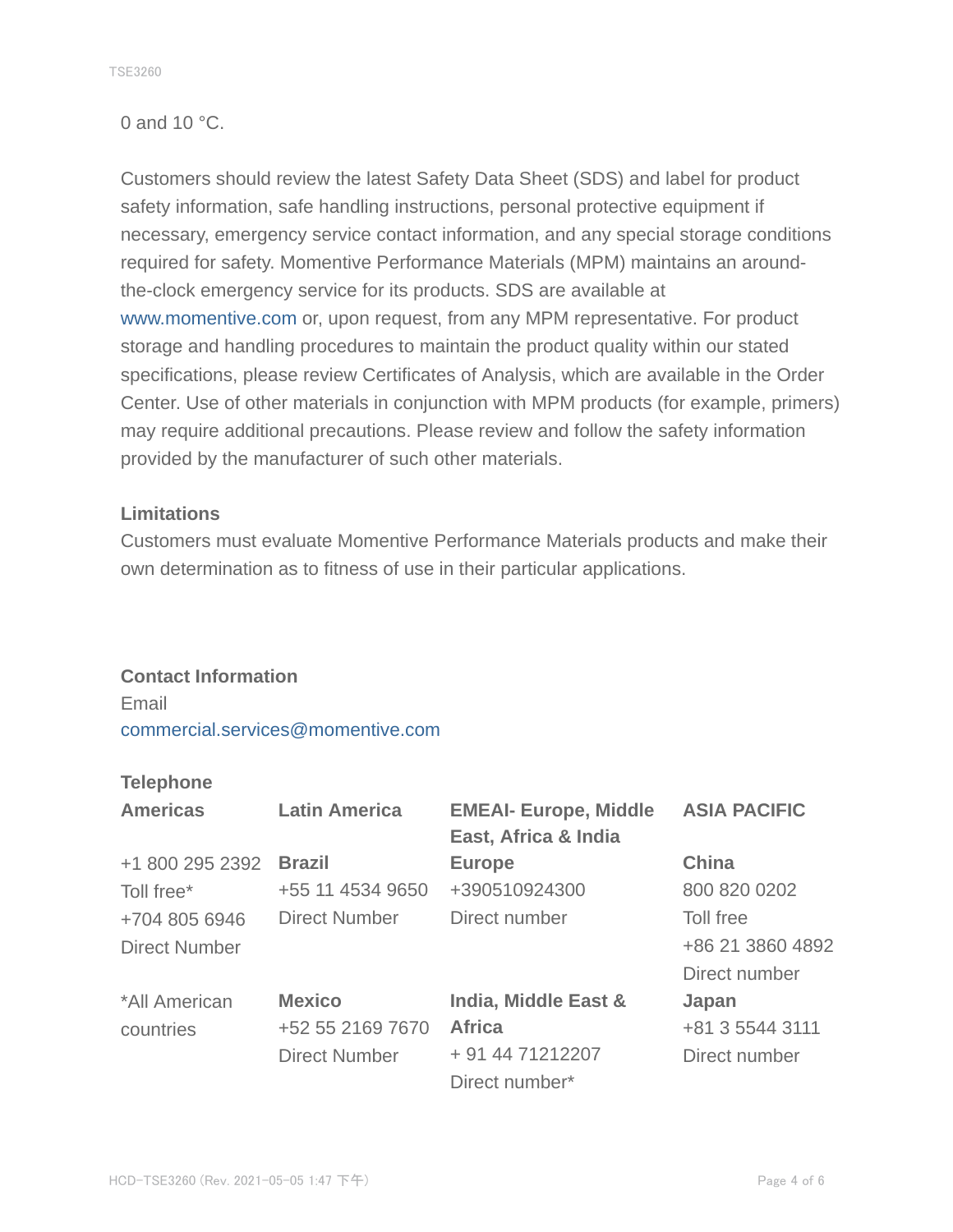**\*All Middle Eastern countries, Africa, India, Korea** +82 2 6201 4600

For literature and technical assistance, visit our website at: www.momentive.com

#### **DISCLAIMER:**

**THE MATERIALS, PRODUCTS AND SERVICES OF MOMENTIVE PERFORMANCE MATERIALS INC. AND ITS SUBSIDIARIES AND AFFILIATES (COLLECTIVELY "SUPPLIER"), ARE SOLD SUBJECT TO SUPPLIER'S STANDARD CONDITIONS OF SALE, WHICH ARE INCLUDED IN THE APPLICABLE DISTRIBUTOR OR OTHER SALES AGREEMENT, PRINTED ON THE BACK OF ORDER ACKNOWLEDGMENTS AND INVOICES, AND AVAILABLE UPON REQUEST. ALTHOUGH ANY INFORMATION, RECOMMENDATIONS, OR ADVICE CONTAINED HEREIN IS GIVEN IN GOOD FAITH, SUPPLIER MAKES NO WARRANTY OR GUARANTEE, EXPRESS OR IMPLIED, (i) THAT THE RESULTS DESCRIBED HEREIN WILL BE OBTAINED UNDER END-USE CONDITIONS, OR (ii) AS TO THE EFFECTIVENESS OR SAFETY OF ANY DESIGN INCORPORATING ITS PRODUCTS, MATERIALS, SERVICES, RECOMMENDATIONS OR ADVICE. EXCEPT AS PROVIDED IN SUPPLIER'S STANDARD CONDITIONS OF SALE, SUPPLIER AND ITS REPRESENTATIVES SHALL IN NO EVENT BE RESPONSIBLE FOR ANY LOSS RESULTING FROM ANY USE OF ITS MATERIALS, PRODUCTS OR SERVICES DESCRIBED HEREIN.** Each user bears full responsibility for making its own determination as to the suitability of Supplier's materials, services, recommendations, or advice for its own particular use. Each user must identify and perform all tests and analyses necessary to assure that its finished parts incorporating Supplier's products, materials, or services will be safe and suitable for use under end-use conditions. Nothing in this or any other document, nor any oral recommendation or advice, shall be deemed to alter, vary, supersede, or waive any provision of Supplier's standard Conditions of Sale or this Disclaimer, unless any such modification is specifically agreed to in a writing signed by Supplier. No statement contained herein concerning a possible or suggested use of any material, product, service or design is intended, or should be construed, to grant any license under any patent or other intellectual property right of Supplier covering such use or design, or as a recommendation for the use of such material, product, service or design in the infringement of any patent or other intellectual property right.